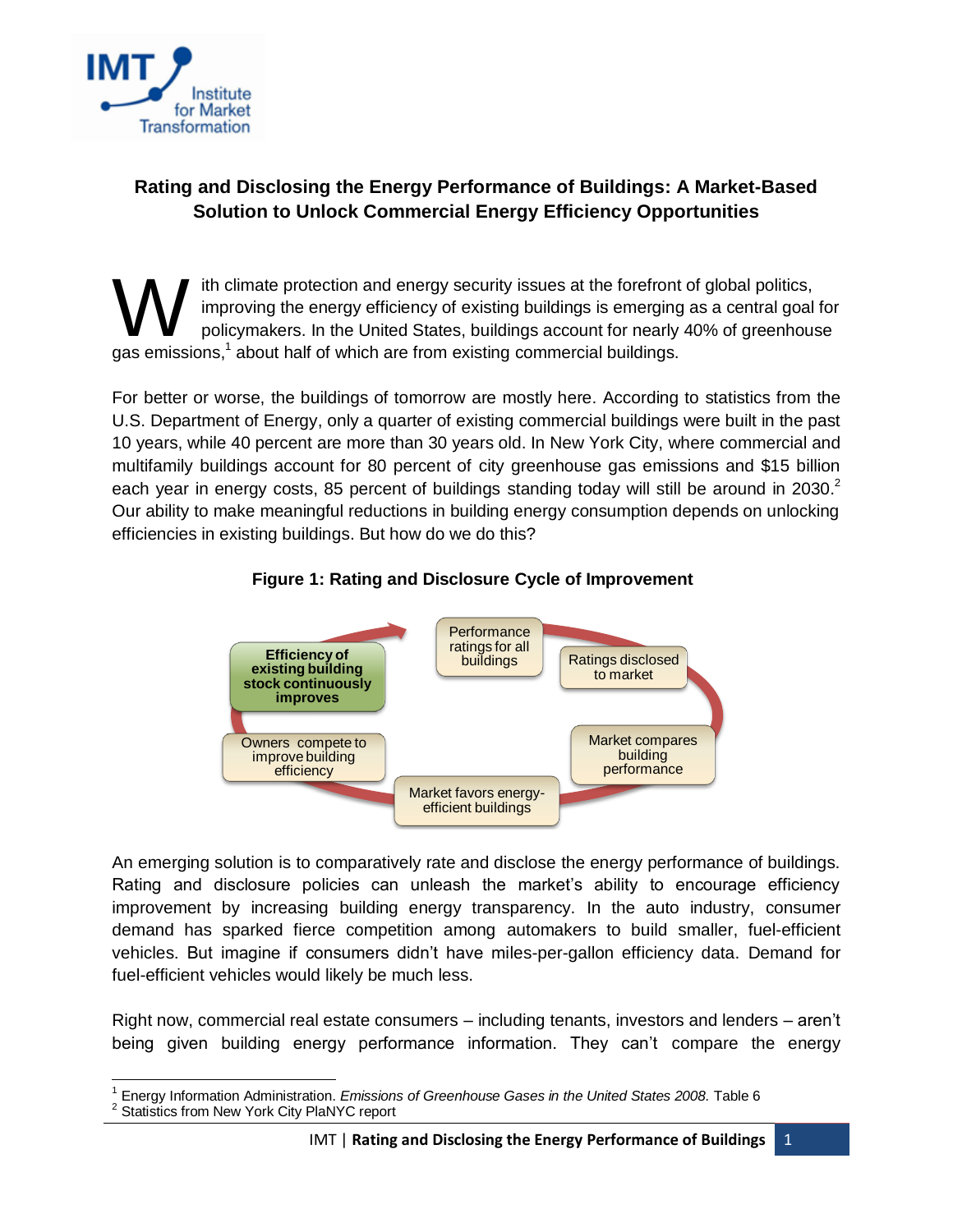performance of properties and as a result, there is little demand in the market for energyefficient buildings and little competition between owners to improve building efficiency. The market forces that should be driving investment in efficiency are absent.

Mandatory rating and disclosure policies will close this information gap, allowing real estate consumers to recognize efficient buildings and reap the benefits. For owner-occupiers, increasing energy efficiency reduces utility costs and increases profitability. For investment owners, increasing efficiency can lower tenant utility bills, increasing the marketability of rentable space. These competitive advantages can translate into other benefits with investors and lenders, such as higher building sale prices and better financing terms. As demand for efficient buildings increases, less-efficient buildings will come under competitive pressure to improve their energy performance. The result is a virtuous cycle that lifts the efficiency of the entire building stock – and lowers energy bills – as owners vie for competitive advantages related to energy efficiency (See Figure 1).

In fact, evidence suggests that this market transformation is already underway. Since 2008, six studies comparing Energy Star-labeled commercial buildings<sup>3</sup> in the United States to similar, non-labeled buildings have revealed competitive advantages for Energy Star buildings in the areas of occupancy, rental rates and sale prices (see Figure 2).



**Figure 2: Market Premiums of Energy Star-labeled U.S. Commercial Buildings<sup>4</sup>**

In the current marketplace, the disclosure of ratings is voluntary and likely occurring for only the most efficient buildings – a tiny slice of the overall commercial building stock. Demand for efficient buildings may become even greater as market transparency increases and ratings for less-efficient buildings become known. The mandatory disclosure of low ratings will also

<sup>————————————————————&</sup>lt;br><sup>3</sup> The U.S. Environmental Protection Agency's Energy Star label is a voluntary program recognizing the top 25 percent most energy-efficient properties in the United States. See [www.imt.org/rating-value](http://www.imt.org/rating-value) for more information